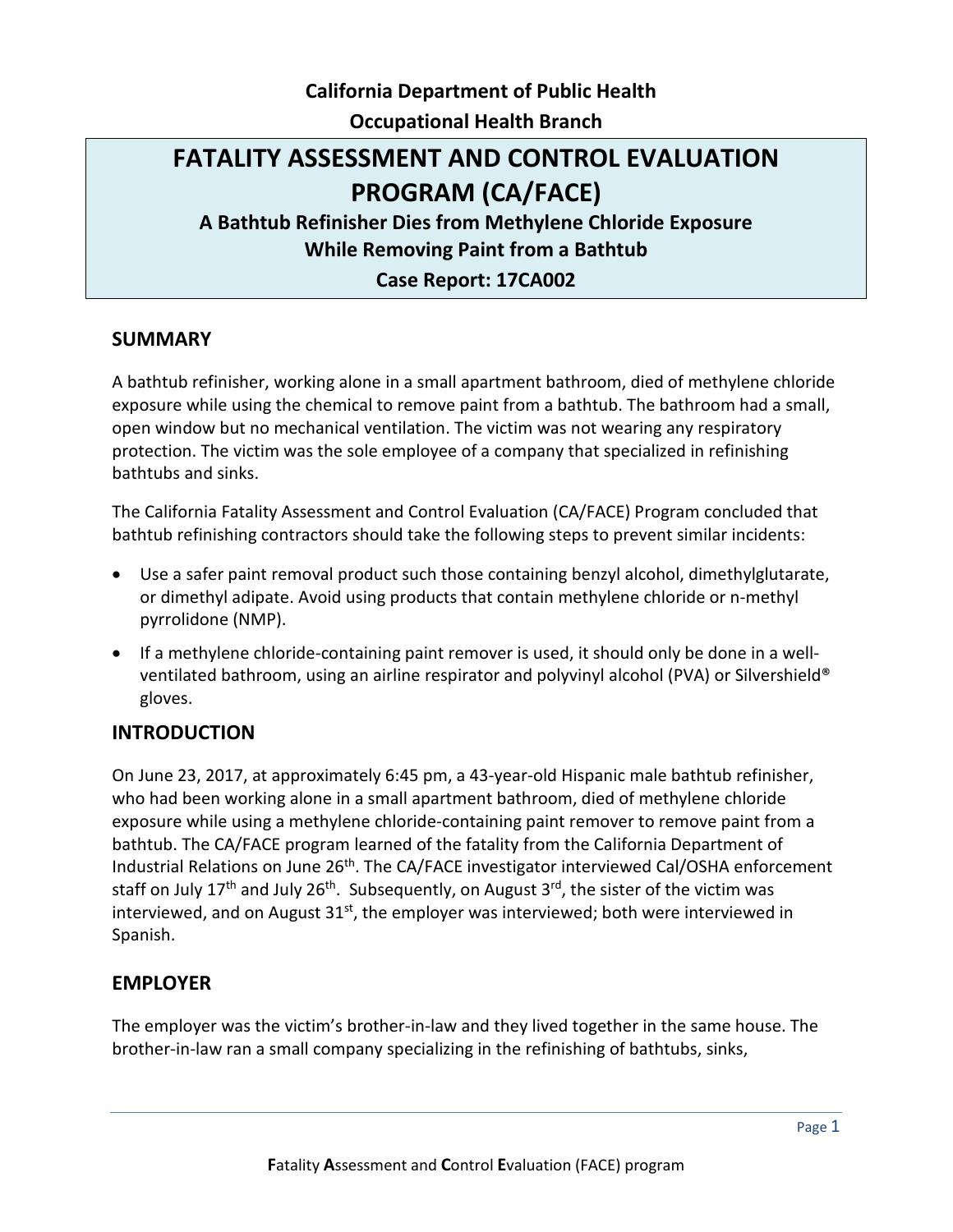countertops, and walls. His primary language was Spanish, but he also spoke limited English. He had been doing this type of work for 20 years. The employer was not a licensed contractor, but he had incorporated as a business the year before. At the time of the incident, the victim was his sole employee.

The company could handle two jobs at a time, with the owner and the victim each working alone. If there was just one job scheduled, the victim would do the work. The owner reported that they completed about five to six jobs per week. Property owners usually choose to refinish a bathtub, since replacing a tub is more costly.

## **WRITTEN SAFETY PROGRAMS, TRAINING, EXPERIENCE, AND KNOWLEDGE**

The business owner did not have a written Injury and Illness Prevention Program (IIPP). He reported that he had personally trained the victim, and did have safety rules that had to be followed. These rules were not written down, however.

The owner stated that methylene chloride-containing paint removers were used to remove damaged layers of paint before repainting the bathtub. If the tub was unpainted, or had only one layer of paint on it, they often did not use a paint remover—just sanding before painting was adequate. If the tub had multiple layers of paint on it, and was in poor condition, then a paint remover would be used to remove the paint.

The owner said that he had always used methylene chloride-containing paint removers because it made some jobs faster and easier. He reported that everyone he knew in the trade used methylene chloride because it worked so well. On average it took 2½ to 3 hours to strip a bathtub using a methylene chloride-containing paint remover. The owner had purchased the paint stripper in this incident (Jasco Premium Paint and Epoxy Remover, labeled as containing 60% - 100% methylene chloride) at a large retail establishment.

The owner reported that he knew that methylene chloride was dangerous. He reported that he told the victim to always use gloves, goggles, ventilation, and a respirator. In this case, however, the bathroom was not ventilated, and the victim was not wearing eye protection, respiratory protection, or proper gloves. Furthermore, the type of respirator (organic vapor cartridge half mask respirator) found in the victim's van does not protect against methylene chloride vapors.

## **WORKER INFORMATION**

The victim was a 43-year-old Hispanic male bathtub refinisher who spoke Spanish and limited English. He was born in El Salvador where he worked as a house painter and police officer before immigrating to the United States. He worked a number of jobs before starting to work for his sister's husband approximately four years prior. He lived with his sister and her husband, his employer.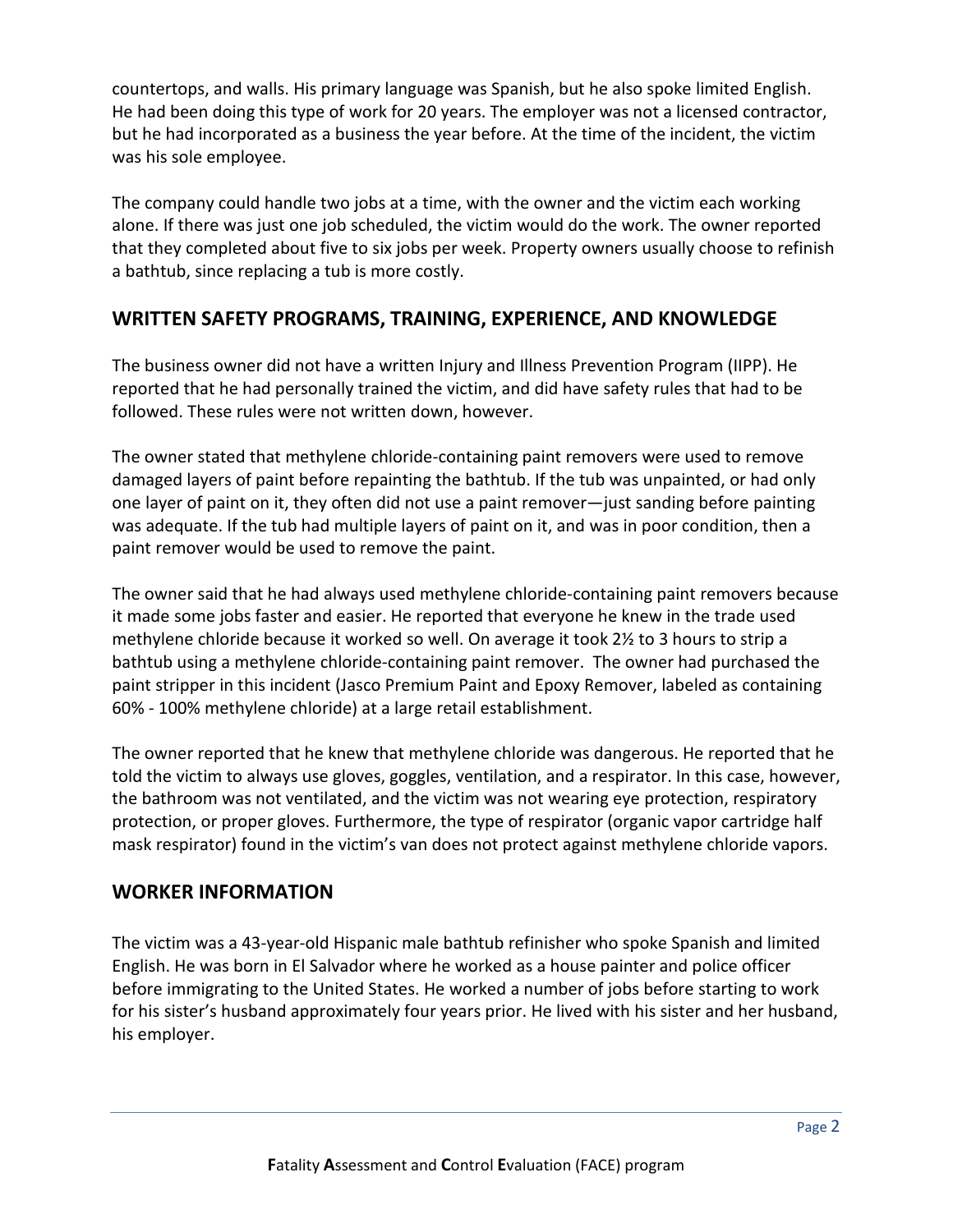### **INCIDENT SCENE**

The incident scene was a small bathroom in an occupied residential apartment, similar to Exhibit 1. A large property management firm managed the apartment complex; it managed approximately 35 properties in southern California. The victim's employer was hired to refinish the bathtub and clean the tiled walls using an acid wash.

The bathroom measured 7 feet by 5 feet; the ceiling was 8 feet high. There was no mechanical ventilation. The bathroom had a small exterior window, measuring approximately 12 inches by 18 inches.



**Exhibit 1.** Photo of a similar bathtub being stripped of paint using a chemical paint remover (not the bathtub in this incident). *Photo courtesy of Michigan Fatality Assessment and Control Evaluation program.*

### **INVESTIGATION**

The victim arrived at the apartment at approximately 9 am. He told the tenant that the family should leave the apartment because of the strong-smelling toxic chemicals he would be using. The tenant reported that the victim came out of the bathroom at about 10:30 am to get towels, and then returned to the bathroom, closing the door behind him. The tenant subsequently left the apartment.

The tenant reported that he returned to the apartment at approximately 2:15 pm, and found the bathroom door still closed. There was construction work taking place in an adjoining apartment unit, and the noise led the tenant to believe the victim was still working in the bathroom. At approximately 5:45 PM the construction noise ceased, and the tenant realized that there was no sign that the victim was still working in the bathroom. He called out to the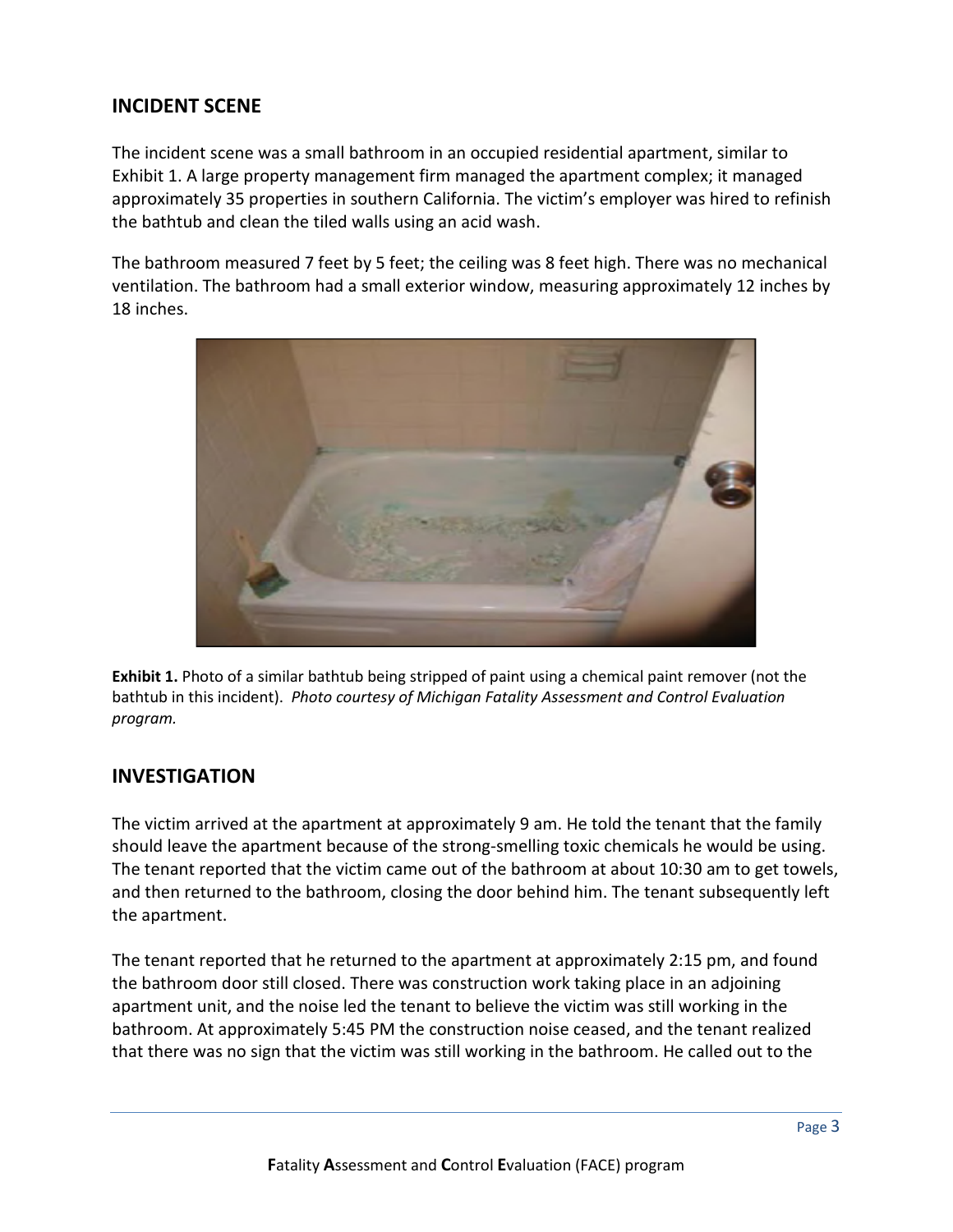victim, received no answer, and found that the bathroom door was locked. The tenant called the police, and the paramedics also responded to the call.

When the paramedics were able to break through the locked bathroom door, they found the victim facedown, slumped over the edge of the bathtub. The victim was unresponsive and was pronounced dead at the scene. The police report noted that there were signs the bathtub paint was being stripped; there was a 1-gallon can of the Jasco product in the bathroom, and also a can of acid etch. The small bathroom window was open. The victim was not wearing a respirator and none was found in the bathroom. The victim was found wearing nitrile gloves.

# **CAUSE OF DEATH**

The cause of death, according to the coroner's report, could not be officially determined. Forensic laboratory testing found 10% carboxyhemoglobin, with detectable methylene chloride, methanol, and acetone in blood. These findings are consistent with other reported fatal cases of methylene chloride exposure.<sup>1</sup>

### **RECOMMENDATIONS**

 $\overline{a}$ 

Methylene chloride exposure while removing paint from bathtubs is a significant cause of workrelated deaths. A 2013 OSHA/NIOSH Hazard Alert found that, from 2000-2011, 14 workers died nationally as a result of methylene chloride being used to strip paint from bathtubs. Since 2014, at least five additional work-related deaths have been reported.

The CA/FACE program concluded that bathtub refinishing contractors should take the following steps to prevent similar incidents:

#### **Recommendation #1: Use a safer paint removal product such those containing benzyl alcohol, dimethylglutarate, or dimethyl adipate. Avoid using products that contain methylene chloride or n-methyl pyrrolidone (NMP).**

Discussion: Using methylene chloride-containing paint removers in bathrooms is extremely dangerous, as bathrooms are often small, enclosed spaces with little or no ventilation. Since methylene chloride is an extremely volatile chemical that evaporates readily when sprayed, brushed, or poured, the chemical vapors build up quickly. Moreover, because methylene chloride vapors are heavier than air, very high levels collect in the bathtub itself. This poses an increased hazard for workers bending over, and into, the bathtub as they work. Methylene chloride enters the body when inhaled and it can also be absorbed through unprotected skin. It can immediately irritate the eyes, nose, and throat. Direct contact can cause severe burns to the skin and eyes. Even small exposures are harmful over time as it can damage the liver,

**<sup>1</sup>** Fatal Exposure to Methylene Chloride Among Bathtub Refinishers — United States, 2000–2011. [Morbidity and Mortality Weekly Report \(](https://www.cdc.gov/mmwr/)*MMWR*)

February 24, 2012 / 61(07);119-122. https://www.cdc.gov/mmwr/preview/mmwrhtml/mm6107a2.htm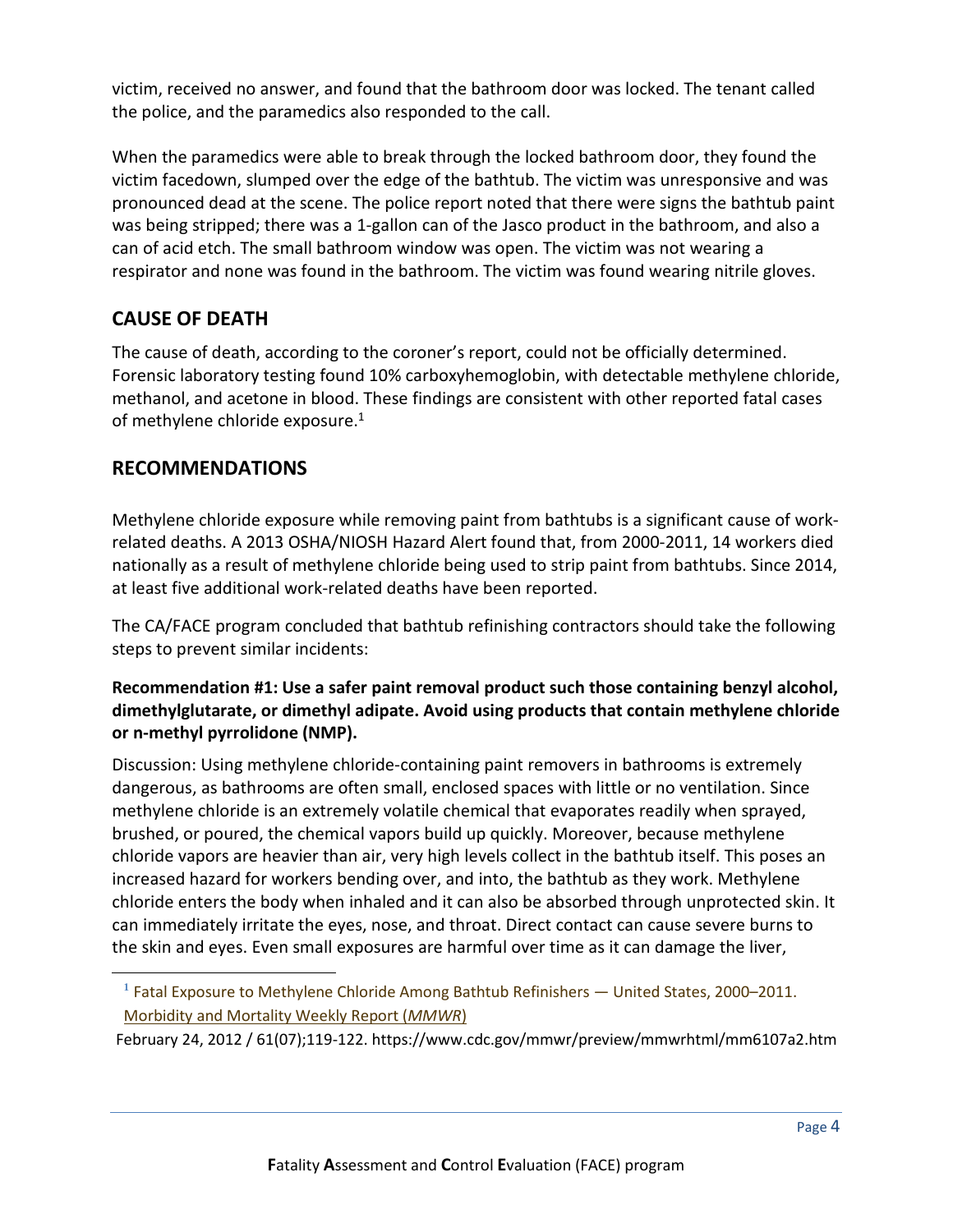kidneys, and nerves, and can cause cancer. It also affects brain function, and at low levels can cause dizziness, fatigue, headaches, and nausea. At high levels it acts as an anesthetic, and can switch off the respiratory centers of the brain. In the body, methylene chloride turns into carbon monoxide which binds with hemoglobin, disabling the blood's ability to carry oxygen. This can cause death by asphyxiation. It can also starve the heart of oxygen, causing a heart attack.

The employee had used a methylene chloride-containing paint remover many times in the past. The owner reported that he had read the label and understood the risks. The warnings on the label are, however, difficult to understand and don't provide all the information needed to protect oneself. For example the labels warn of cancer risk but often do not make clear the possibility of rapid death.

Alternative work methods should be used to prep the bathtub surface for refinishing. Often sanding the surface is enough. In addition, there are paint removers that are based on less dangerous chemicals such as benzyl alcohol, dimethyl glutarate, or dimethyl adipate. Products containing n-methyl pyrrolidone (NMP) should not be used as this chemical can cause reproductive harm. A guide to choosing safer chemical paint removal products can be found here:

### [https://www.cdph.ca.gov/Programs/CCDPHP/DEODC/OHB/HESIS/CDPH%20Document%20Libra](https://www.cdph.ca.gov/Programs/CCDPHP/DEODC/OHB/HESIS/CDPH%20Document%20Library/Paint-Removal-Methods.pdf) [ry/Paint-Removal-Methods.pdf](https://www.cdph.ca.gov/Programs/CCDPHP/DEODC/OHB/HESIS/CDPH%20Document%20Library/Paint-Removal-Methods.pdf)

In this instance, had the victim removed the bathtub paint using a safer paint removal product, he would not have been exposed to fatally dangerous vapors, and his death would have been prevented.

### **Recommendation #2: If a methylene chloride-containing paint remover is used, it should only be done in a well-ventilated space, using an airline respirator and PVA or Silvershield® gloves.**

Discussion: A well-ventilated space means that the vapors in the bathroom, and those settled in the bathtub itself, are continuously flushed out of the work area by clean air. Using the bathroom ceiling fan, or an open window, will not provide enough ventilation to prevent the dangerous accumulation of vapors. Opening the door, or putting a fan in the space or open doorway, are also not reliably effective.

In order to reduce the buildup of toxic vapors, a continuous flow of clean air to the work area is needed. An axial blower connected to a length of flexible ducting (a "manhole blower") should be used. It is important to ensure that the blower is set up to provide clean air and is not simply recirculating contaminated air into the bathroom. Set the manhole blower as far as possible from the bathroom as the length of ducting will allow, if possible directly in an open exterior window. Open any apartment windows to allow outside airflow into the room or hallway where the blower is located. The end of the blower ducting should be positioned so that the flow of air is directed into the bathtub itself. If there are bathroom windows, open them.

In addition to effective ventilation, a protective respirator must also be worn. Half-mask respirators equipped with organic vapor (OV) cartridges (a "painter's respirator") cannot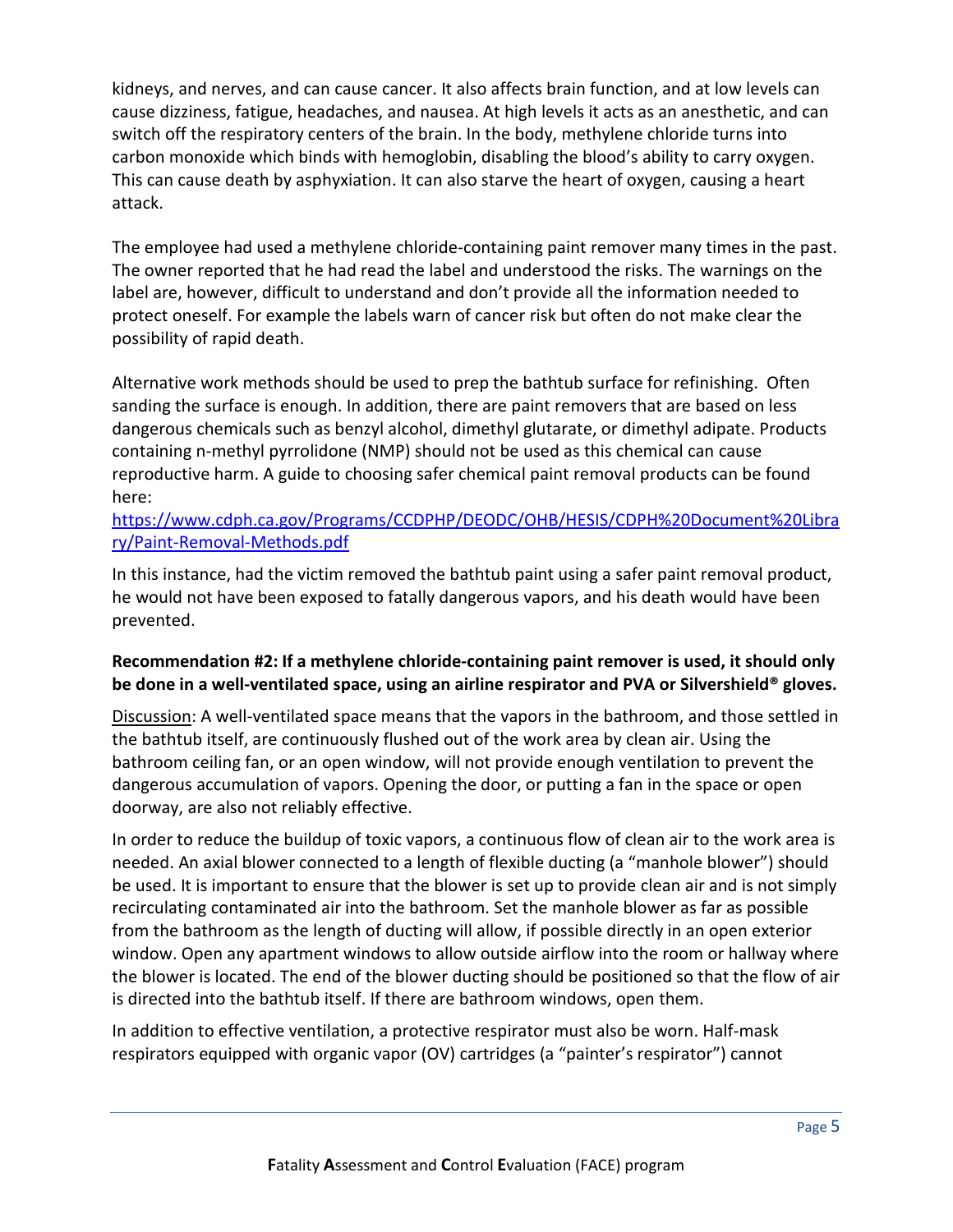protect against methylene chloride vapors. Studies have shown that methylene chloride is able to penetrate the OV cartridges in a very short period of time. Full-face airline respirators, such as those used in automotive paint shops, offer reliable protection, and are the only kind of respirator that should be used. The respirator's compressor should be located in clean air, outside the bathroom, near an open window. The same airline respirator will also provide protection when spray painting the bathtub. Using a full-face respirator mask will protect the eyes from methylene chloride burns, eliminating the need to wear chemical goggles. All respirator use must be part of an OSHA-required respiratory protection program. In addition, PVA or Silvershield<sup>®</sup> gloves must be worn to protect the hands against methylene chloride burns and absorption through the skin. If the victim had set up an effective ventilation system, and used an airline respirator and PVA gloves, he would have been properly protected against methylene chloride exposure, and this fatality would have been prevented.

#### **REFERENCES**

OSHA/NIOSH Hazard Alert: Methylene Chloride Hazards for Bathtub Refinishers, January 2013. [\(https://www.osha.gov/dts/hazardalerts/methylene\\_chloride\\_hazard\\_alert.html\)](https://www.osha.gov/dts/hazardalerts/methylene_chloride_hazard_alert.html)

CDPH/OHB: A Guide to Choosing Paint Stripping Products: Safety Considerations [https://www.cdph.ca.gov/Programs/CCDPHP/DEODC/OHB/HESIS/CDPH Document](https://www.cdph.ca.gov/Programs/CCDPHP/DEODC/OHB/HESIS/CDPH%20Document%20Library/Paint-Removal-Methods.pdf) [Library/Paint-Removal-Methods.pdf](https://www.cdph.ca.gov/Programs/CCDPHP/DEODC/OHB/HESIS/CDPH%20Document%20Library/Paint-Removal-Methods.pdf)

CDPH OHB digital story 'Toxic Paint Removers: Safer Alternatives': <http://bit.ly/SaferAlternatives>

California Code of Regulations, Title 8, Section 1509, Injury and Illness Prevention Program. <https://www.dir.ca.gov/title8/1509.html>

California Code of Regulations, Title 8, Section 5144, Respiratory Protection. <https://www.dir.ca.gov/title8/5144.html>

\_\_\_\_\_\_\_\_\_\_\_\_\_\_\_\_\_\_\_\_\_\_\_\_\_\_\_\_\_\_ \_ \_\_\_\_\_\_\_\_\_\_\_\_\_\_\_\_\_\_\_\_\_\_\_\_\_\_\_\_\_\_

Peter Scholz, CIH and The City of the Robert Harrison, MD, MPH FACE Investigator **FACE Project Officer** 

\_\_\_\_\_\_\_\_\_\_\_\_\_\_\_\_\_\_\_\_\_\_\_\_\_\_\_\_\_\_ March 20, 2018

Laura Styles, MPH Research Scientist

Page 6